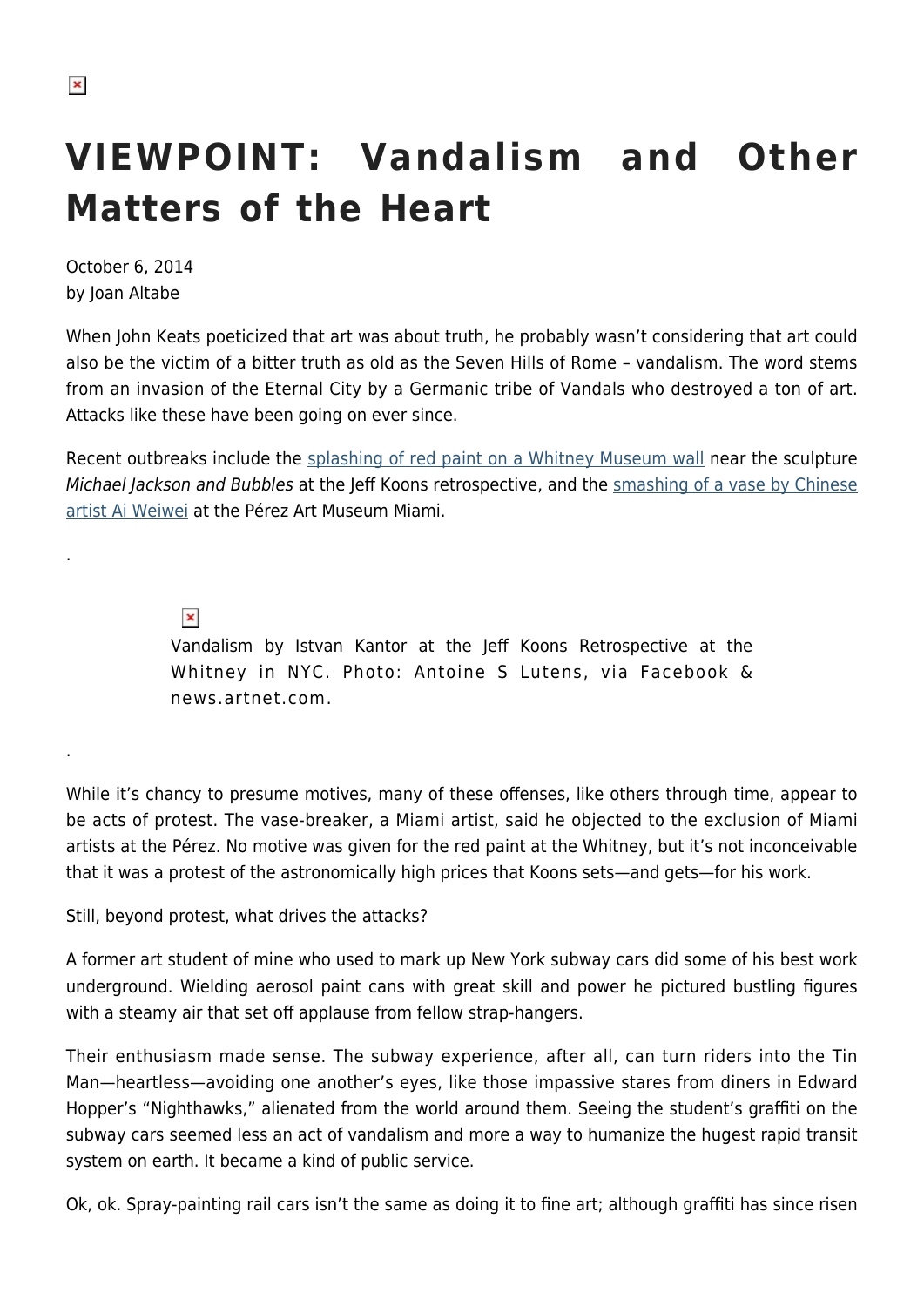up from the street to fine art exhibition halls. The Museum of the City of New York called its recent graffiti show ["City as Canvas"](http://www.mcny.org/content/city-canvas). And museum director Susan Henshaw Jones tags it "an urban statement."

The "statement" tag gets to motive and why art vandals do what they do.

Setting aside mentally ill vandals, like the escaped patient in 1999 who [razored a hole in the middle](http://www.apnewsarchive.com/1999/Masterpieces-Seen-As-Vulnerable/id-7e8865a5a432881a61c1d5144ac4d32a) [of Picasso's "Woman Nude Before Garden](http://www.apnewsarchive.com/1999/Masterpieces-Seen-As-Vulnerable/id-7e8865a5a432881a61c1d5144ac4d32a)" at Amsterdam's Stedelijk Museum of Modern Art, let's talk motive.

In terms of protest, last year a female visitor to the Louvre in Lens, a northern French town struggling with high unemployment, marked up the base of Eugene Delacroix's painting "Liberty Leading the People." Liberty is pictured as a bare-breasted female raising the tricolor of the French flag in battle. Her exposed anatomy is a likely reminder that she is the mother of France. The vandal may have been channeling Liberty's militarism, although she kept her shirt on.

Religious fervor also seems to spur vandalism.

In 1999, a devout Catholic obliterated with white paint the virgin in Chris Ofili's "The Holy Virgin Mary" at the Brooklyn Museum, contending the work was "blasphemous."

And in 2011 Andre Serrano's photograph of a cross submerged in a jar of urine titled "Piss Christ" on view at Art Collection Lambert, a contemporary art museum in Avignon, upset French Catholic fundamentalists, [who smashed it with hammers](http://www.theguardian.com/world/2011/apr/18/andres-serrano-piss-christ-destroyed-christian-protesters).

One might well wonder if that would have happened If Serrano used a different title for his otherwise gorgeously glowing image of urine illuminating the cross, which he intended as Christianity drowning in crassness, in commercialism.

While the title of "Piss Christ" alone can piss people off for obvious reasons, and it's equally easy to see why Ofili's "The Holy Virgin Mary" could drive someone to destroy it, what triggers the many attacks on something as well-liked as Leonardo da Vinci's Mona Lisa? Statements from vandals of the portrait indicate they used its prominence to air personal grievances.

In 1974 a lame woman attending an exhibit of the Mona Lisa at the Toyko National Museum sprayed red paint at it in anger over the museum's policy for access for the disabled.

In 2009, a Russian woman at the Louvre hurled a ceramic mug at the Mona Lisa out of fury that the French had denied her citizenship.

Clearly, the celebrity status of the Mona Lisa—it draws six million visitors each year and is said to be the most famous painting in the world—allows protesters sure-fire exposure for their outcries, and art be damned.

Using Leonardo's portrait to make a statement has occurred even without spray paint or a ceramic cup being thrown at it. Call it virtual vandalism. I'm thinking of Time magazine, which once ran a Mona Lisa with a "Breathe Right" strip across the subject's nose. The French also have used Mona Lisa to exhort people to give blood. ("I, too, am priceless. Give blood today.") Even in its Italian